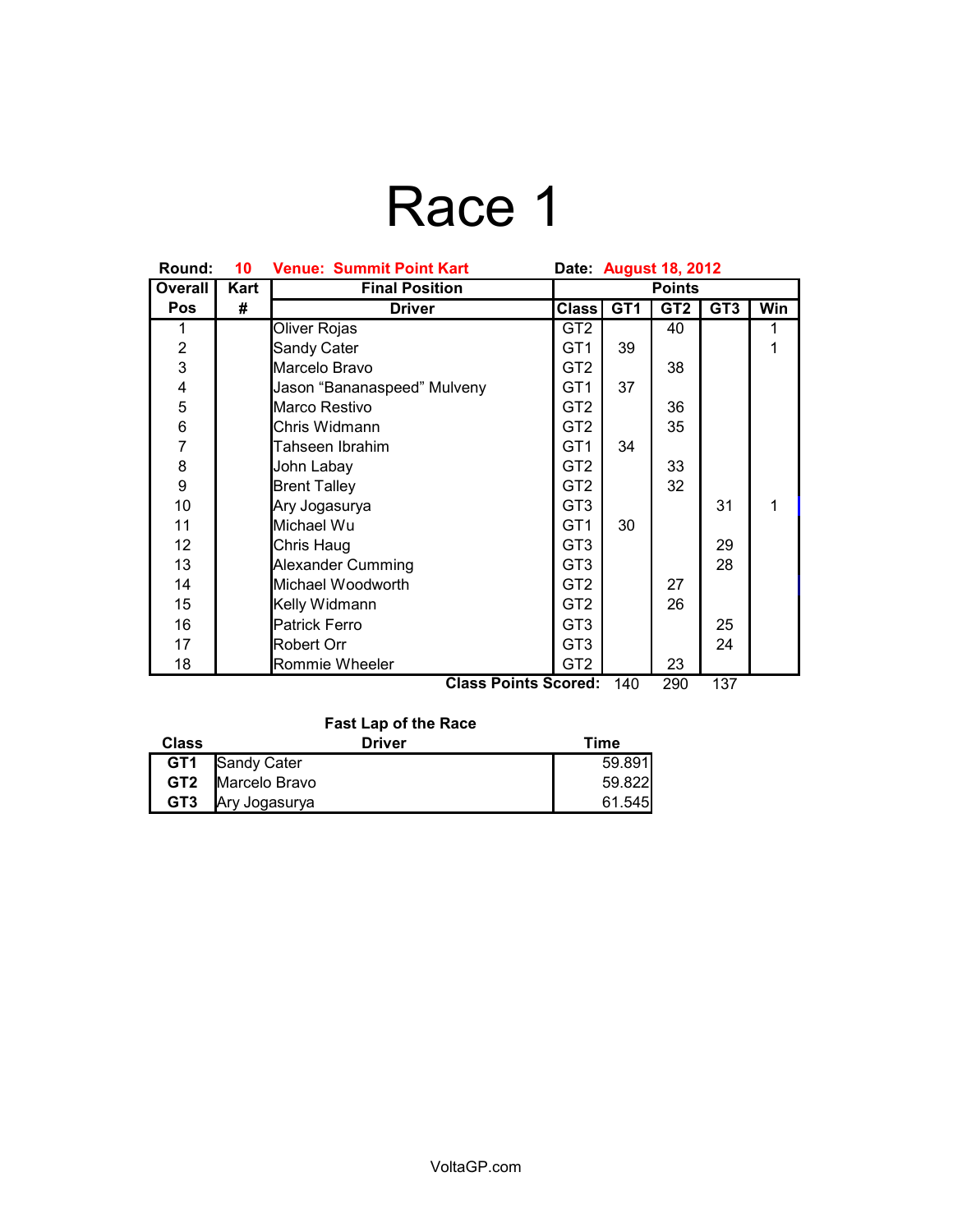# Race 2

| Round:         | 10   | <b>Venue: Summit Point Kart</b> | Date: August 18, 2012 |                 |     |                 |     |
|----------------|------|---------------------------------|-----------------------|-----------------|-----|-----------------|-----|
| Overall        | Kart | <b>Final Position</b>           | <b>Points</b>         |                 |     |                 |     |
| Pos            | #    | <b>Driver</b>                   | Class <sup> </sup>    | GT <sub>1</sub> | GT2 | GT <sub>3</sub> | Win |
|                |      | Tahseen Ibrahim                 | GT <sub>1</sub>       | 40              |     |                 |     |
| $\overline{2}$ |      | Marcelo Bravo                   | GT <sub>2</sub>       |                 | 39  |                 |     |
| 3              |      | Michael Wu                      | GT <sub>1</sub>       | 38              |     |                 |     |
| 4              |      | Jason "Bananaspeed" Mulveny     | GT <sub>1</sub>       | 37              |     |                 |     |
| 5              |      | Sandy Cater                     | GT <sub>1</sub>       | 36              |     |                 |     |
| 6              |      | Oliver Rojas                    | GT <sub>2</sub>       |                 | 35  |                 |     |
| $\overline{7}$ |      | Chris Widmann                   | GT <sub>2</sub>       |                 | 34  |                 |     |
| 8              |      | <b>Brent Talley</b>             | GT <sub>2</sub>       |                 | 33  |                 |     |
| 10             |      | Marco Restivo                   | GT <sub>2</sub>       |                 | 32  |                 |     |
| 11             |      | Ary Jogasurya                   | GT <sub>3</sub>       |                 |     | 31              | 1   |
| 12             |      | Michael Woodworth               | GT <sub>2</sub>       |                 | 30  |                 |     |
| 13             |      | Kelly Widmann                   | GT <sub>2</sub>       |                 | 29  |                 |     |
| 14             |      | John Labay                      | GT <sub>2</sub>       |                 | 28  |                 |     |
| 15             |      | Chris Haug                      | GT <sub>3</sub>       |                 |     | 27              |     |
| 16             |      | Rommie Wheeler                  | GT <sub>2</sub>       |                 | 26  |                 |     |
| 17             |      | <b>Alexander Cumming</b>        | GT <sub>3</sub>       |                 |     | 25              |     |
| 18             |      | <b>Patrick Ferro</b>            | GT <sub>3</sub>       |                 |     | 24              |     |
| 20             |      | Robert Orr<br>. .               | GT <sub>3</sub>       |                 |     | 23              |     |

**Class Points Scored:** 151 286 130

#### **Fast Lap of the Race**

| <b>Class</b>    | <b>Driver</b>       | Time   |
|-----------------|---------------------|--------|
| GT <sub>1</sub> | Tahseen Ibrahim     | 59.112 |
| GT2             | <b>Brent Talley</b> | 59.612 |
| GT <sub>3</sub> | Ary Jogasurya       | 60.919 |